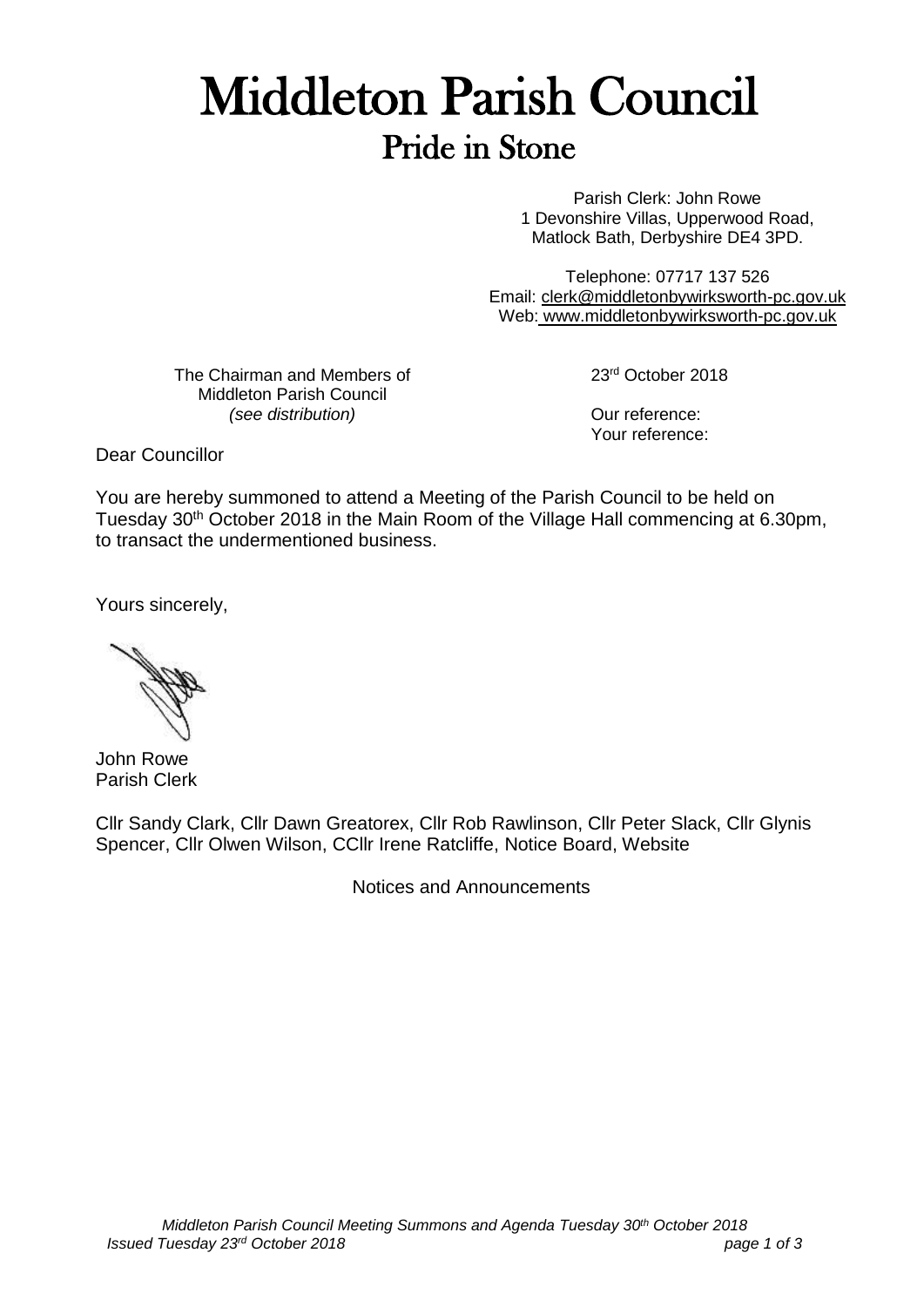## Middleton Parish Council Pride in Stone

Parish Clerk: John Rowe 1 Devonshire Villas, Upperwood Road, Matlock Bath, Derbyshire DE4 3PD.

Telephone: 07717 137 526 Email: [clerk@middletonbywirksworth-pc.gov.uk](mailto:clerk@middletonbywirksworth-pc.gov.uk) Web: [www.middletonbywirksworth-pc.gov.uk](http://www.middletonbywirksworth-pc.gov.uk/) 23rd October 2018

## **An Extraordinary Meeting of the Parish Council is to be held in the Main Room of the Village Hall, Main Street, Middleton on Tuesday 30th October 2018 at 6.30pm**

## **Agenda**

Non-confidential items

- 1. To elect a chairman for the meeting
- 2. To receive and accept apologies for absence
- 3. Chair's announcements
- 4. Variation of Order of Business
- 5. Declaration of Members Interests
	- (a) To enable members to declare the existence and nature of any Disclosable Pecuniary Interests they have in subsequent agenda items, in accordance with the Parish Council's Code of Conduct. Interests that become apparent at a later stage in the proceedings may be declared at that time.
	- (b) To receive and approve requests for dispensation from members in which they have a Disclosable Pecuniary Interest.
- 6. Items in Exclusion

To consider whether any items should be considered in exclusion of the public and press

- 7. Public Speaking
	- (a) A period of not more than 15 minutes will be made available for members of the public and Members of the Council to comment on any matter (representations are limited to a maximum of 3 minutes per person).
- 8. Middleton Remembers;
	- a. To receive a report on a meeting with representatives of Steeple Grange Light Railway and Wirksworth Remembers
	- b. History Researcher; to receive an update
	- c. To approve the format of the document/publication that will be derived from the research
	- d. To approve a timetable for events on 11th November 2018 and to approve publicity